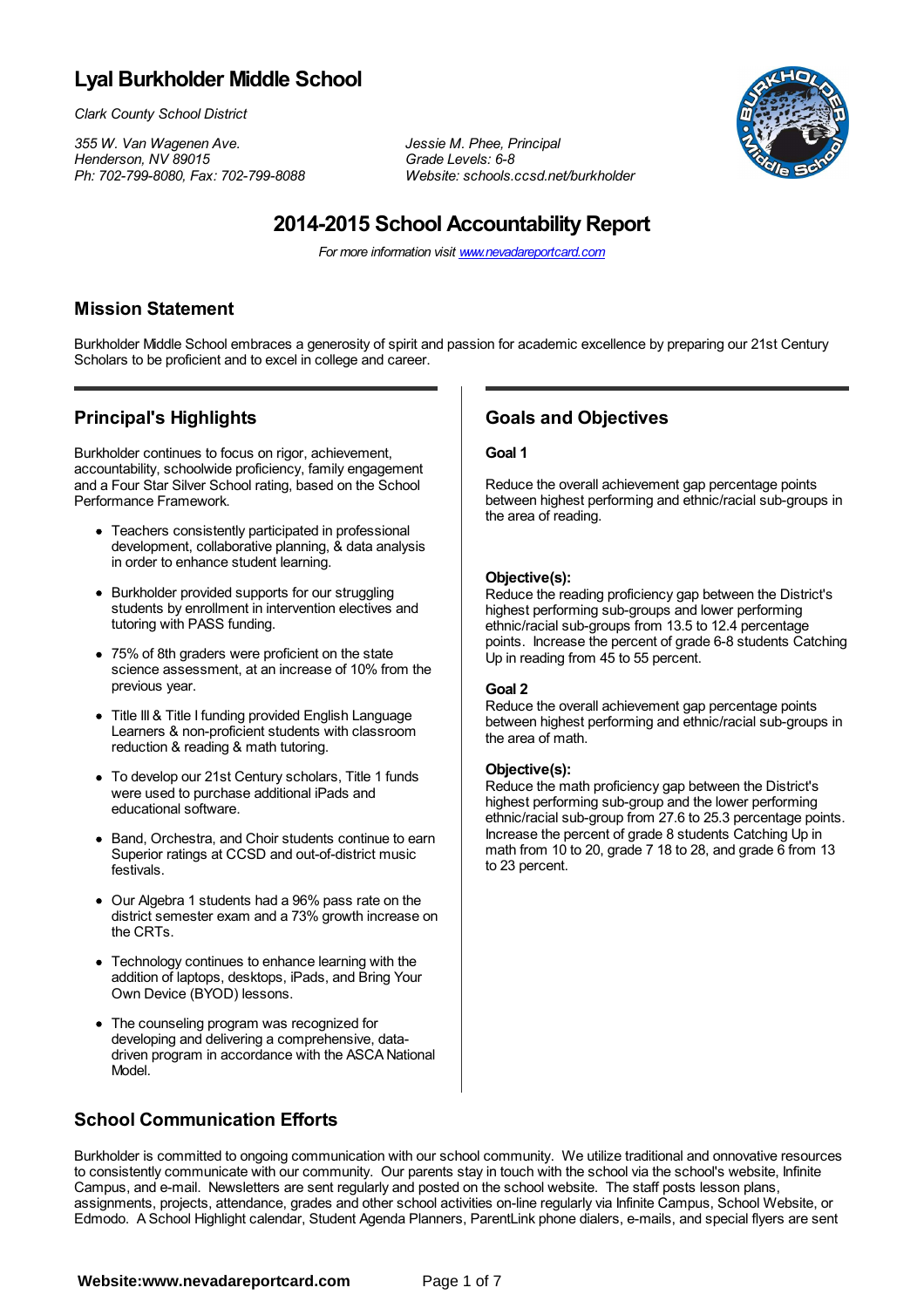#### 2014-2015 School Accountability Report

for upcoming events. Events for parents to participate are held regularly such as Open House, Parent/Teacher/Student Conference, Student of the Month Breakfast, Parent Advisory Council, Back to School Orientations, and Technology training nights.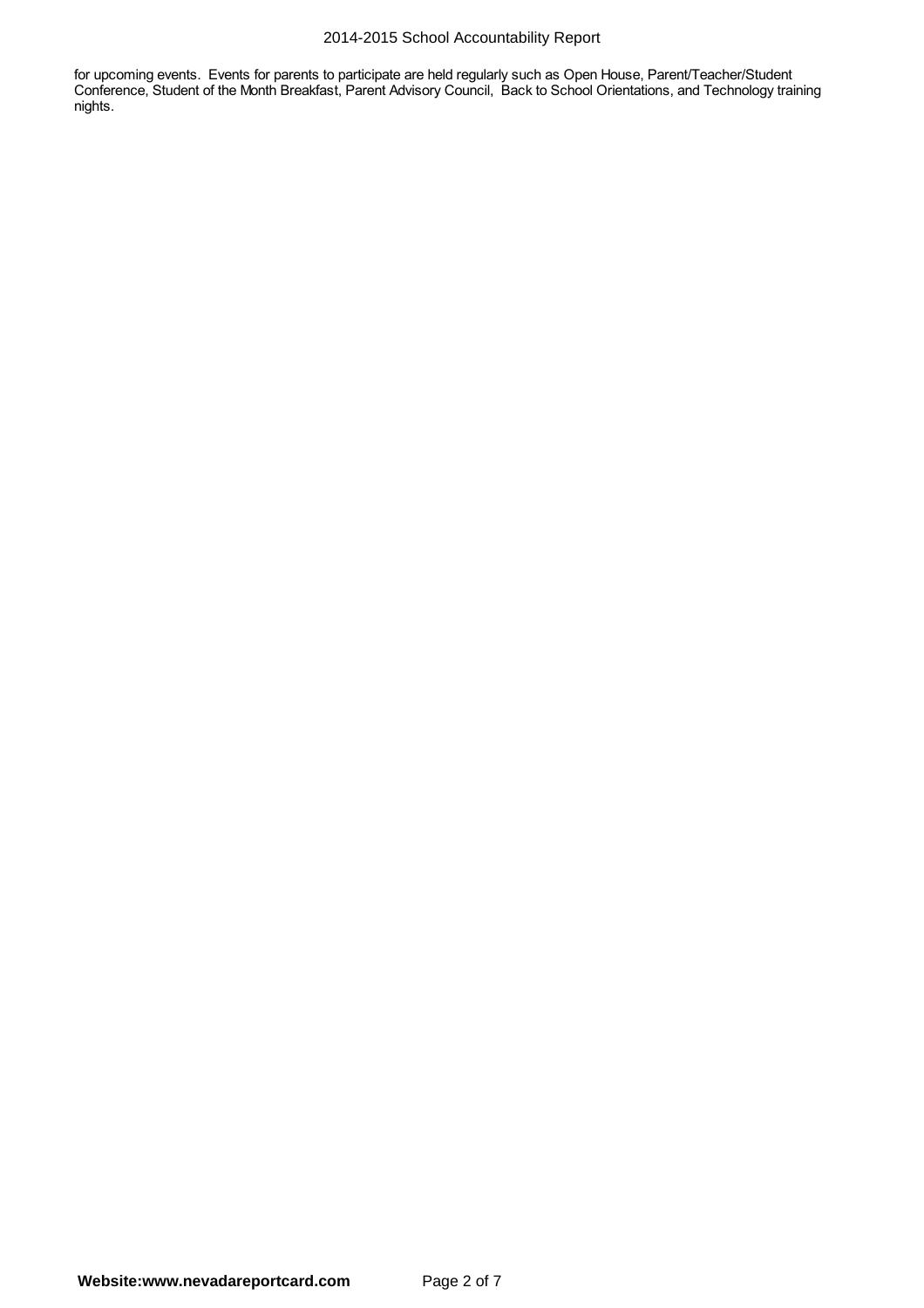### **Demographics and Student Information**

Data are provided by the Nevada Department of Education from the state student information system. Gender, race/ethnicity, and special student populations are reported as of count day.

|                         |                                |  | <b>Ethnicity</b> |    |                 |     |                       |    |                                   |     |                                                                                           |       |                    |    |                |     | Gender |     |                                                          |  |  |
|-------------------------|--------------------------------|--|------------------|----|-----------------|-----|-----------------------|----|-----------------------------------|-----|-------------------------------------------------------------------------------------------|-------|--------------------|----|----------------|-----|--------|-----|----------------------------------------------------------|--|--|
|                         | #<br>Am In/AK<br><b>Native</b> |  | Asian            |    | <b>Hispanic</b> |     | White<br><b>Black</b> |    | <b>Pacific</b><br><b>Islander</b> |     |                                                                                           | Races | <b>Two or More</b> |    | Male<br>Female |     |        |     |                                                          |  |  |
|                         |                                |  | $\frac{9}{6}$    | #  | $\%$            |     | $\%$                  | #  | $\frac{9}{6}$                     | #   | $\%$                                                                                      |       | $\frac{9}{6}$      | #  | $\frac{9}{6}$  | #   | $\%$   |     | $\frac{9}{6}$                                            |  |  |
| <b>State</b>            | 459.095 4.649                  |  |                  |    |                 |     |                       |    |                                   |     | <sup>∣</sup> 1.01%  25,276   5.51%  188,701 41.10%  46,667  10.16% 160,997 35.07%   6,220 |       |                    |    |                |     |        |     | 1.35% 26.585 5.79% 236.666 51.55% 222.429 48.45%         |  |  |
| Clark                   | 318,040 1.393                  |  |                  |    |                 |     |                       |    |                                   |     | 0.44%   20.491   6.44%   143.274 45.05%   40.691   12.79%   87.723   27.58%   4.903       |       |                    |    |                |     |        |     | 1.54%   19.565   6.15%   164.188 51.62%   153.852 48.38% |  |  |
| <b>Burkholder</b><br>ΜS | 747                            |  |                  | 25 | 3.35%           | 258 | 34.54%                | 53 | 7.10%                             | 343 | 45.92%                                                                                    | ۰     |                    | 56 | 7.50%          | 375 | 50.20% | 372 | 49.80%                                                   |  |  |

Data as of: Count Day

'-' indicates data not presented for groups fewer than 10. This data is suppressed due to FERPA regulations.

'N/A' indicates that this population was not present.

'\*' indicates that the data was not available.

District totals do not include state or district sponsored charter school data. (2008-Current)

### **Special Populations**

|                                |         | <b>IEP</b> |        | <b>ELL</b> |        |         | <b>FRL</b> | <b>Migrant</b> |       |
|--------------------------------|---------|------------|--------|------------|--------|---------|------------|----------------|-------|
|                                |         |            | $\%$   |            | %      |         | $\%$       |                | $\%$  |
| <b>State</b>                   | 459.095 | 54.312     | 11.83% | 74.889     | 16.31% | 244.120 | 53.17%     | 178            | 0.04% |
| Clark                          | 318.040 | 37.000     | 11.63% | 58,523     | 18.40% | 182.950 | 57.52%     | 78             | 0.02% |
| <b>Burkholder</b><br><b>MS</b> | 747     | 109        | 14.59% | 51         | 6.83%  | 459     | 61.45%     |                | 0.00% |

Data as of: Count Day

'-' indicates data not presented for groups fewer than 10. This data is suppressed due to FERPA regulations.

'N/A' indicates that this population was not present.

'\*' indicates that the data was not available.

IEP= Students with disablities

ELL= Students who are English Language Learners

FRL= Students qualifying for Free/Reduced Price Lunch

District totals do not include state or district sponsored charter school data. (2008-Current)

## **Student Average Daily Attendance (ADA)**

Student Average Daily Attendance (ADA) is the percentage of the school enrollment in attendance on an "average school day" as of the 100th day of school.

|                         | All<br><b>Students</b> | Am In/AK<br><b>Native</b> | Asian  | <b>Hispanic</b> | <b>Black</b> | White  | <b>Pacific</b><br><b>Islander</b> | Two or<br><b>More</b><br><b>Races</b> | IEP    | <b>ELL</b> | <b>FRL</b> |
|-------------------------|------------------------|---------------------------|--------|-----------------|--------------|--------|-----------------------------------|---------------------------------------|--------|------------|------------|
| <b>State</b>            | 94.60%                 | 93.40%                    | 96.90% | 94.50%          | 93.60%       | 94.70% | 94.70%                            | 94.70%                                | 93.30% | 95.20%     | 94.30%     |
| Clark                   | 94.60%                 | 92.90%                    | 96.90% | 94.50%          | 93.40%       | 94.80% | 94.70%                            | 94.70%                                | 93.20% | 95.20%     | 94.20%     |
| <b>Burkholder</b><br>МS | 95.00%                 | -                         | 98.70% | 95.60%          | 93.60%       | 94.60% |                                   | 94.70%                                | 92.50% | 96.80%     | 94.80%     |

ADA Data as of: First 100 days of instruction

'-' indicates data not presented for groups fewer than 10. This data is suppressed due to FERPA regulations

'N/A' indicates that this population was not present.

'\*' indicates that the data was not available.

IEP <sup>=</sup> Students with disabilities

ELL <sup>=</sup> Students who are English Language Learners

FRL <sup>=</sup> Students qualifying for Free/Reduced Price Lunch

District totals do not include state or district sponsored charter school data. (2008-Current)

#### **Transiency, Truancy, and Discipline**

|                      | <b>Transiency</b>        | <b>Discipline</b>                     |                         |  |  |  |  |  |  |
|----------------------|--------------------------|---------------------------------------|-------------------------|--|--|--|--|--|--|
|                      |                          | # of Students                         |                         |  |  |  |  |  |  |
|                      | <b>Transiency Rate**</b> | <b>Habitual Disciplinary Problems</b> | <b>Habitual Truants</b> |  |  |  |  |  |  |
| <b>State</b>         | 26.50%                   | 187                                   | 1,788                   |  |  |  |  |  |  |
| <b>Clark</b>         | 28.80%                   |                                       | 668                     |  |  |  |  |  |  |
| <b>Burkholder MS</b> | 23.10%                   |                                       |                         |  |  |  |  |  |  |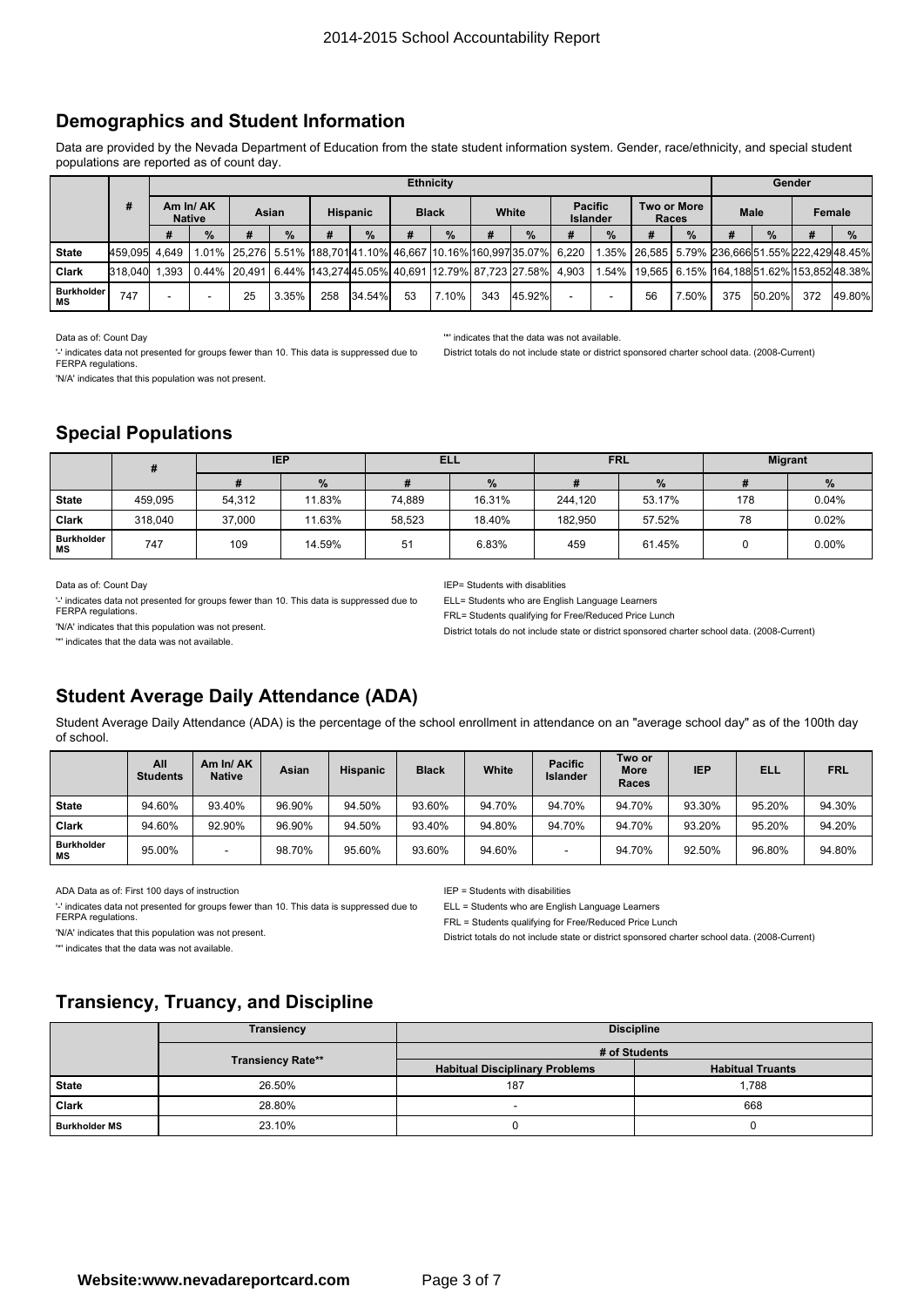#### 2014-2015 School Accountability Report

|                      |                             | # of Incidents (Suspensions or Expulsions) |         |                                              |                                                                  |                                      |  |  |  |  |  |  |  |  |  |
|----------------------|-----------------------------|--------------------------------------------|---------|----------------------------------------------|------------------------------------------------------------------|--------------------------------------|--|--|--|--|--|--|--|--|--|
|                      | <b>Violence to Students</b> | <b>Violence to Staff</b>                   | Weapons | <b>Dist. Controlled</b><br><b>Substances</b> | <b>Possession/ Use</b><br><b>Controlled</b><br><b>Substances</b> | Possession/ Use of<br><b>Alcohol</b> |  |  |  |  |  |  |  |  |  |
| <b>State</b>         | 7.098                       | 547                                        | 754     | 150                                          | 2.050                                                            | 350                                  |  |  |  |  |  |  |  |  |  |
| <b>Clark</b>         | 4.826                       | 370                                        | 583     | 111                                          | 1.375                                                            | 102                                  |  |  |  |  |  |  |  |  |  |
| <b>Burkholder MS</b> | 14                          |                                            |         |                                              |                                                                  |                                      |  |  |  |  |  |  |  |  |  |

|                      |                           | # of Incidents Bullying                                           |                                                     | # of Incidents Cyber Bullying |                                                                   |                                                     |  |  |  |
|----------------------|---------------------------|-------------------------------------------------------------------|-----------------------------------------------------|-------------------------------|-------------------------------------------------------------------|-----------------------------------------------------|--|--|--|
|                      | <b>Incidents Reported</b> | <b>Incidents</b><br>Determined to be so<br>after an Investigation | <b>Incidents</b><br>Suspension/<br><b>Expulsion</b> | <b>Incidents Reported</b>     | <b>Incidents</b><br>Determined to be so<br>after an Investigation | <b>Incidents</b><br>Suspension/<br><b>Expulsion</b> |  |  |  |
| <b>State</b>         | 5.158                     | 4.481                                                             | 932                                                 | 480                           | 458                                                               | 166                                                 |  |  |  |
| <b>Clark</b>         | 3.715                     | 3.633                                                             | 550                                                 | 404                           | 402                                                               | 141                                                 |  |  |  |
| <b>Burkholder MS</b> | 19                        | 19                                                                |                                                     |                               |                                                                   |                                                     |  |  |  |

Data as of: End of school year

'-' indicates data not presented for groups fewer than 10. This data is suppressed due to FERPA regulations

'N/A' indicates that this population was not present.

'\*' indicates that the data was not available.

District totals do not include state or district sponsored charter school data. (2008-Current) Discipline and Transiency incidents are reported at the school where the action occurred. \*\*The purpose of some alternative programs is to enroll students for <sup>a</sup> short period of time until they can reenroll in <sup>a</sup> comprehensive school; therefore, transiency rates may be greater than 100% or N/A. Data reported as of the end of the school year.

#### **Retention**

|                      |     | $\%$  | #   | %     | #   | $\%$   |     | $\%$     | #   | $\%$     |     | $\%$  | #   | %     | #   | $\%$ |     | $\%$     |
|----------------------|-----|-------|-----|-------|-----|--------|-----|----------|-----|----------|-----|-------|-----|-------|-----|------|-----|----------|
| <b>State</b>         | 703 | 2.10% | 905 | 2.40% | 413 | 10%    | 226 | $0.60\%$ | 136 | $0.40\%$ | 52  | 0.20% | 368 | 1.10% | 524 | .50% | 489 | $1.40\%$ |
| Clark                | 454 | 2.00% | 714 | 2.80% | 334 | ا 30%، | 176 | $0.70\%$ | 102 | $0.40\%$ | 30  | 0.10% | 327 | 1.40% | 460 | .90% | 432 | i.80% l  |
| <b>Burkholder MS</b> | N/A | N/A   | N/A | N/A   | N/A | N/A    | N/A | N/A      | N/A | N/A      | N/A | N/A   |     | -     |     |      |     |          |

Data as of: Count Day

'-' indicates data not presented for groups fewer than 10. This data is suppressed due to FERPA regulations

'N/A' indicates that this population was not present.

'\*' indicates that the data was not available.

District totals do not include state or district sponsored charter school data. (2008-Current) Because of the changes in law (NAC 387.659) in 2009-2010 that affected the way credit deficient students are identified, results prior to this date and post this date cannot be compared.

### **Student/Teacher Ratio**

|                                | All Schools# | Kindergarten++ | 1st Grade | 2nd Grade | 3rd Grade | 4th Grade | 5th Grade | 6th Grade | 7th Grade | 8th Grade |
|--------------------------------|--------------|----------------|-----------|-----------|-----------|-----------|-----------|-----------|-----------|-----------|
| <b>State</b>                   | 23:1         | 21:1           | 21:1      | 21:1      | 23:1      | 28:1      | 28:1      | 21:1      | 13:1      | 12:1      |
| <b>Clark</b>                   | 24:1         | 21:1           | 21:1      | 21:1      | 23:       | 29:1      | 29:1      | N/A       | N/A       | N/A       |
| <b>Burkholder</b><br><b>MS</b> | N/A          | N/A            | N/A       | N/A       | N/A       | N/A       | N/A       | N/A       | N/A       | N/A       |

Data as of: December 1st

'-' indicates data not presented for groups fewer than 10. This data is suppressed due to FERPA regulations.

'N/A' indicates that this population was not present

'\*' indicates that the data was not available.

"+" Teachers may serve multiple grade levels as needed. Student/Teacher Ratio is reported for the school as <sup>a</sup> whole.

"++" Kindergarten ratios are based on the number of classes, not teachers.

District totals do not include state or district sponsored charter school data. (2008-Current)

#### **Average Class Size**

Average Class Size is listed for all classes where students rotate to different teachers for different subjects.

|                      | English      | <b>Mathematics</b> | <b>Science</b> | <b>Social Studies</b> |
|----------------------|--------------|--------------------|----------------|-----------------------|
| <b>State</b>         | $\sim$<br>∠∠ | n r<br>ںے          | 25             | 25                    |
| Clark                | ົ<br>23      | 24                 | ົ              | $\sim$<br>-           |
| <b>Burkholder MS</b> | 16           | ~-<br>، ے          | 32             | 34                    |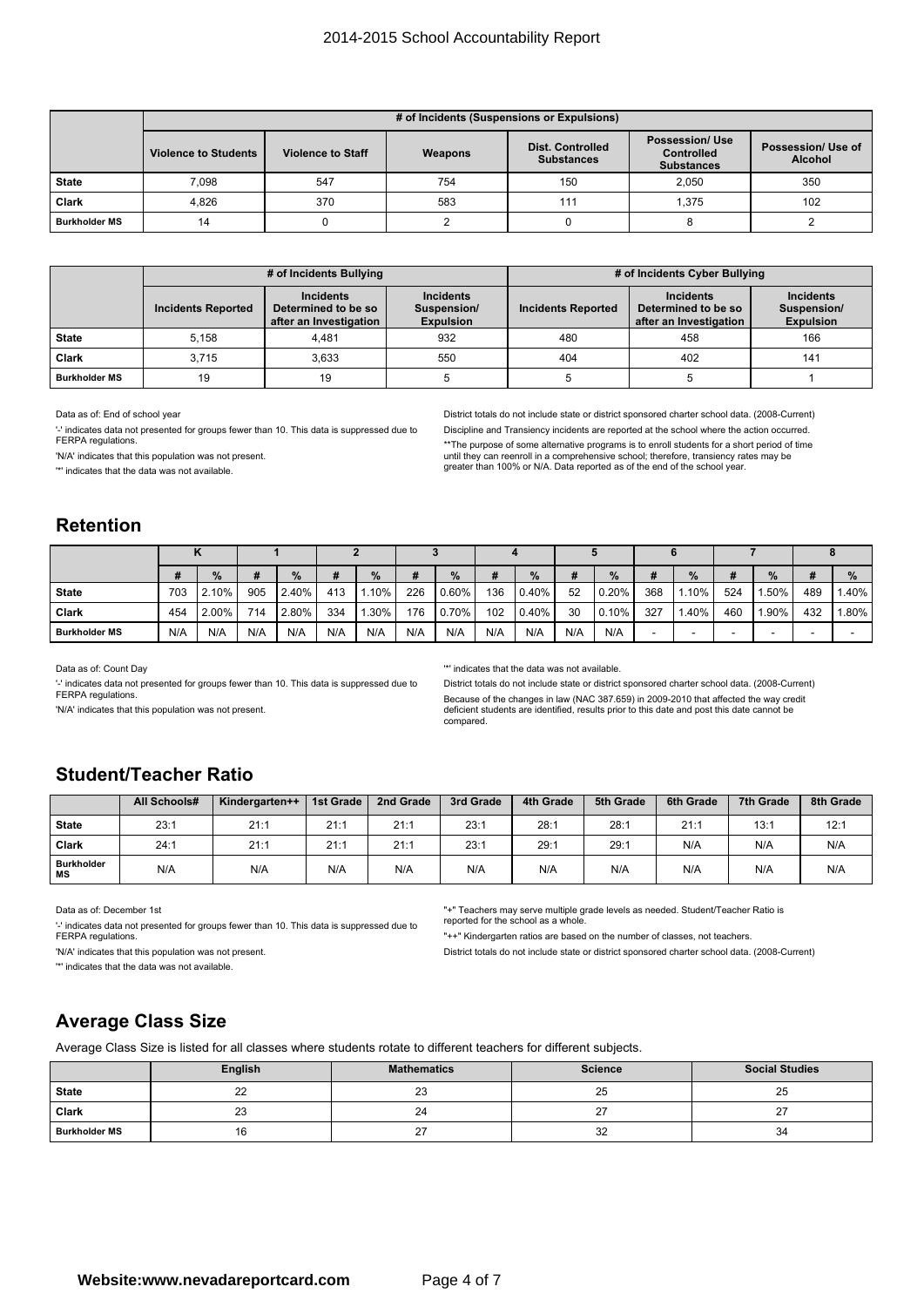Data as of: December 1st

'-' indicates data not presented for groups fewer than 10. This data is suppressed due to FERPA regulations. 'N/A' indicates that this population was not present.

'\*' indicates that the data was not available.

District totals do not include state or district sponsored charter school data. (2008-Current)

### **Dropout Rate: Class of 2014**

|                                | Grade 8 |
|--------------------------------|---------|
|                                | %       |
| <b>State</b>                   | 0.82    |
| Clark                          | 1.02    |
| <b>Burkholder</b><br><b>MS</b> | 1.30    |

Data as a of: Previous School Year

'-' Indicates data not presented for groups fewer than 10. This data is suppressed due to FERPA regulations

'N/A' indicates that this population was not present

'\*' indicates that the data was not available.

who successfully completed HSE assessment

who are enrolled in approved courses for an adult standard diploma

withdrew from school to attend another school.

Data is not displayed for <sup>a</sup> group where enrollment information is missing.

Data in grade 9-12 excludes pupils:

## **Summary of Standards-Based Test Performance**

Nevada uses criterion referenced tests (CRTs) and the High School Proficiency Exam (HSPE) to measure student achievement relative to Nevada's academic standards. For grade specific assessment results and other assessment information, refer to the Nevada Report Card Website at www.nevadareportcard.com.

ED <sup>=</sup> Percentage of students performing in the lowest range of achievement (Emergent/Developing)

AS <sup>=</sup> Percentage of students performing in the Approaches Standards range of achievement

MS <sup>=</sup> Percentage of students performing in the Meets Standards range of achievement

ES <sup>=</sup> Percentage of students performing in the highest range of achievement (Exceeds Standards)

K-8 assessment data: Reading, Writing, and Mathematics data are from NAA. Science data is from CRT and NAA.

9-12 assessment data: Reading, Writing, Mathematics and Science data are Grade 11 HSPE and NAA.

| $K-8$                   | Reading   |     |           |     | Writing   |     |           | <b>Mathematics</b> |           |     |           | <b>Science</b> |           |     |           |     |
|-------------------------|-----------|-----|-----------|-----|-----------|-----|-----------|--------------------|-----------|-----|-----------|----------------|-----------|-----|-----------|-----|
|                         | <b>ED</b> | AS  | <b>MS</b> | ES  | <b>ED</b> | AS  | <b>MS</b> | <b>ES</b>          | <b>ED</b> | AS  | <b>MS</b> | ES             | <b>ED</b> | AS  | <b>MS</b> | ES  |
| <b>State</b>            | 18%       | 24% | 39%       | 19% | 49%       | 19% | 21%       | 11%                | 13%       | 39% | 39%       | 9%             | 16%       | 23% | 40%       | 21% |
| <b>Clark</b>            | 19%       | 25% | 38%       | 18% | 53%       | 19% | 18%       | 9%                 | 15%       | 40% | 37%       | 9%             | 18%       | 24% | 38%       | 20% |
| <b>Burkholder</b><br>ΜS | 8%        | 17% | 67%       | 8%  | -         |     | -         |                    | 17%       | 25% | 58%       | 0%             | 8%        | 18% | 44%       | 31% |

Data as of: December 1st

FERPA regulations.

'\*' indicates that the data was not available.

District totals do not include state or district sponsored charter school data. (2008-Current)

'N/A' indicates that this population was not present.

'-' indicates data not presented for groups fewer than 10. This data is suppressed due to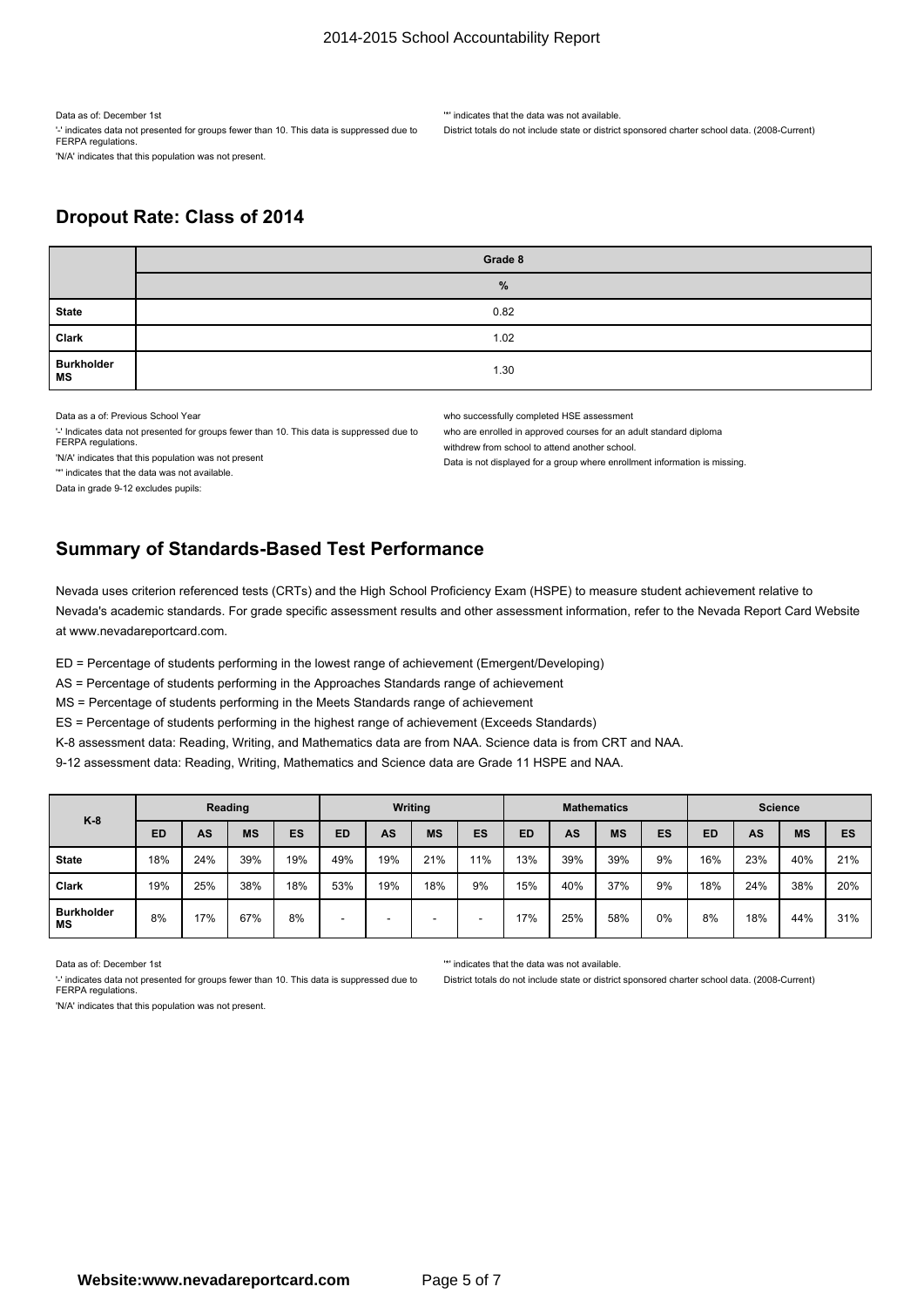#### **Per-Pupil Expenditures 2013-2014**

The Nevada Department of Education in consultation with In\$ite adjusted the formula used to calculate per pupil expenditures beginning with the 2009-2010 Annual Reports of Accountability. Therefore, we have two appropriate comparisons sets; comparisons 2003-04 SY through 2008-09 SY and comparisons of 2009-10 SY and forward.

|                         | <b>Instruction</b> |        | <b>Instruction Support</b> |        | <b>Operations</b> |        | Leadership |       | <b>Total Expenditures</b> |         |
|-------------------------|--------------------|--------|----------------------------|--------|-------------------|--------|------------|-------|---------------------------|---------|
|                         |                    | $\%$   |                            | %      |                   | %      |            | $\%$  |                           | %       |
| <b>State</b>            | \$5.023.00         | 58.60% | \$931.00                   | 10.90% | \$1,959.00        | 22.80% | \$663.00   | 7.70% | \$8,576.00                | 100.00% |
| Clark                   | \$4,966.00         | 59.90% | \$837.00                   | 10.10% | \$1,872.00        | 22.60% | \$619.00   | .50%  | \$8,295,00                | 100.00% |
| <b>Burkholder</b><br>МS | \$4,276.00         | 57.30% | \$875.00                   | 11.70% | \$1.635.00        | 21.90% | \$680.00   | 9.10% | \$7,466.00                | 100.00% |

'N/A' indicates that this population was not present

'\*' indicates that the data was not available.

District totals do not include state or district sponsored charter school data. (2008-Current)

Schools only showing up with \$0 are new and data was not collected for prior year.

NDE in consultation with In\$ite adjusted formula used to calculate per pupil expenditures with the Annual Reports of Accountability, rendering comparisons between the year and past years data.

### **Personnel Information**

### **Classes Not Taught by Highly Qualified Teachers**

Highly qualified teachers hold <sup>a</sup> minimum of <sup>a</sup> bachelor's degree, are licensed to teach in the State of Nevada, and have demonstrated competence in their teaching area. Data were obtained from the Office of Teacher Licensure as of May 2015.

|                      | English/<br>Reading/Lang.<br>Arts | <b>Mathematics</b> | <b>Science</b> | <b>Social Studies</b> | Foreign<br>Languages | <b>Arts</b> | <b>Elementary</b> | <b>Poverty Level</b> |
|----------------------|-----------------------------------|--------------------|----------------|-----------------------|----------------------|-------------|-------------------|----------------------|
|                      | %                                 | %                  | $\%$           | $\%$                  | $\%$                 | %           | %                 |                      |
| <b>State</b>         | 7.10%                             | 7.10%              | 6.90%          | 5.00%                 | 2.50%                | 1.00%       | 6.30%             |                      |
| <b>Clark</b>         | 8.40%                             | 8.80%              | 8.40%          | 5.70%                 | 2.60%                | $0.00\%$    | 8.20%             |                      |
| <b>Burkholder MS</b> | 19.50%                            | 20.80%             | 12.50%         | 11.10%                | $0.00\%$             | $0.00\%$    | $0.00\%$          |                      |

Teacher Data as of: May 1st (2008-Current)

'N/A' indicates that this population was not present.

'\*' indicates that the data was not available.

District totals do not include state or district sponsored charter school data. (2008-Current) (H) <sup>=</sup> High Poverty School - defined as being within the bottom quartile throughout the state of percentages of students who qualify for free or reduced-price lunch

(L) <sup>=</sup> Low Poverty School - defined as being within the top quartile throughout the state of percentages of students who qualify for free or reduced-price lunch

### **Teacher ADA and Licensure Information**

|                      | <b>Average Daily Attendance</b> | <b>Teachers Providing Instruction</b> |                      |                    |  |  |  |
|----------------------|---------------------------------|---------------------------------------|----------------------|--------------------|--|--|--|
|                      |                                 | # Pursuant to NRS 391.125             | # Pursuant to Waiver | # w/ o Endorsement |  |  |  |
| <b>State</b>         | 95.70%                          |                                       | 354                  | 216                |  |  |  |
| Clark                | 95.90%                          |                                       | 295                  | 83                 |  |  |  |
| <b>Burkholder MS</b> | 95.80%                          |                                       |                      |                    |  |  |  |

Teacher Data as of: May 1st (2008-Current)

'N/A' indicates that this population was not present.

'\*' indicates that the data was not available.

District totals do not include state or district sponsored charter school data. (2008-Current) (H) <sup>=</sup> High Poverty School - defined as being within the bottom quartile throughout the state of percentages of students who qualify for free or reduced-price lunch

(L) <sup>=</sup> Low Poverty School - defined as being within the top quartile throughout the state of percentages of students who qualify for free or reduced-price lunch